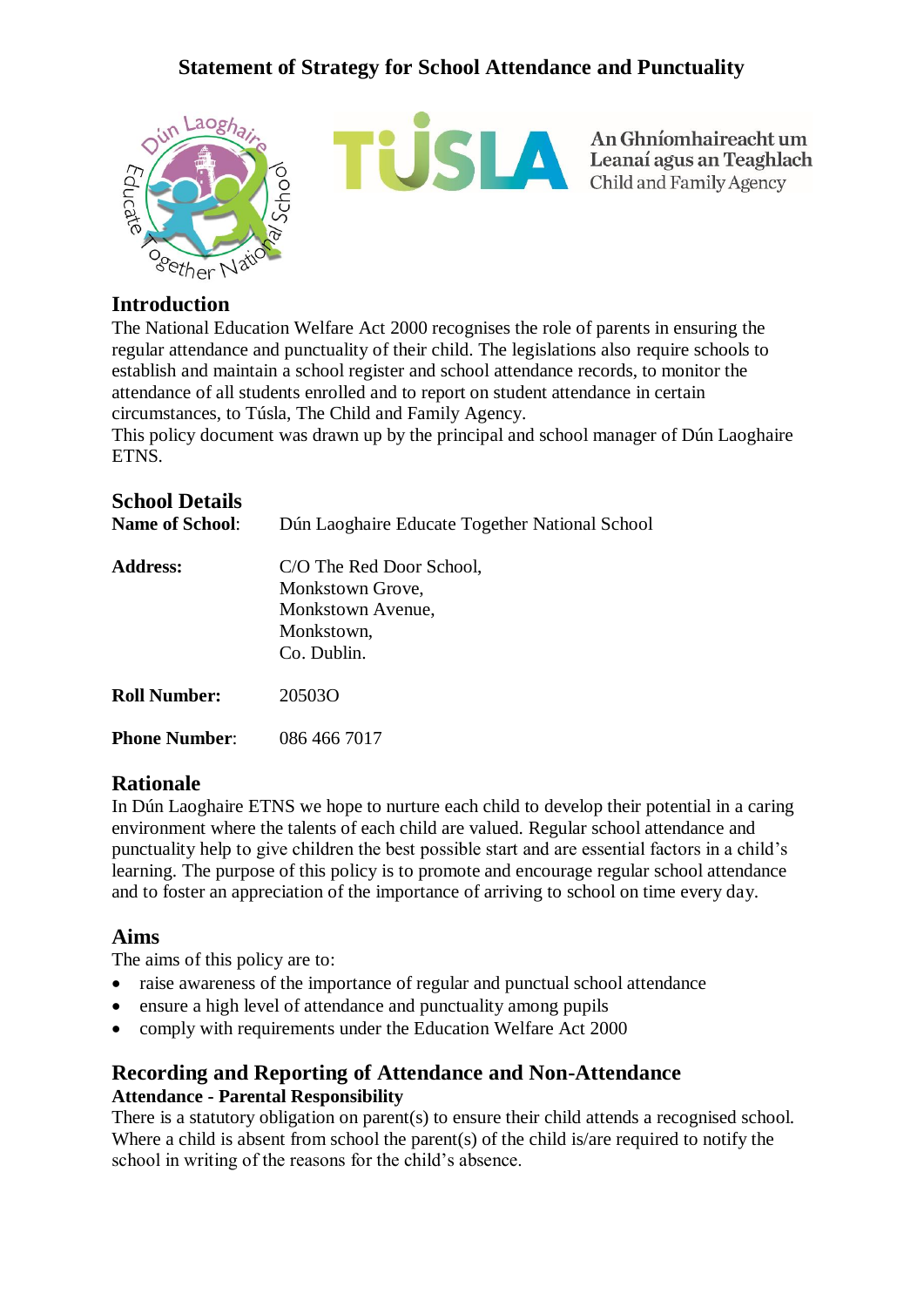#### **Attendance - School's Responsibility**

There is a statutory obligation on schools to report on student attendance and absence.

#### **Reporting of Student Absence**

A school is obliged to report to Túsla every time:

- a student has reached 20 days absence cumulatively
- the principal is concerned about a student's attendance
- the principal is concerned about a student's punctuality
- the board of management decides to expel a student
- a student has been suspended for 6 days or more cumulatively
- a student's name is to be removed from the school register for whatever reason

#### **Recording and Reporting Non-Attendance**

If a child is absent the parent(s) of the absent child must:

- Notify the class teacher in writing of the cause of absence. This note must be signed and dated by parent(s).
- Such notes will be retained by the class teacher in a folder. Reasons for absence will be recorded by the class teacher on the online Aladdin System.
- Schools must report certain non-attendance matters to Túsla (see above)
- If a teacher is not given a written explanation by the parent(s), he/she will send a request home in writing using the approved template. See Appendix Attendance Reminder.
- The parent(s) of a pupil whose non-attendance is a concern will be contacted to meet with the principal.

#### **Half-day Absences**

If a child is absent for part of a school day or goes home early parent(s) must:

- Notify the school in writing of the cause of the absence.
- Sign the '*Sign Out*' log book in the secretary's office if leaving to go home early with the date and reason for going home early.

### **Punctuality**

Punctuality is very important to ensure that your child gets the right start to the day.

### **Late Arrivals**

- The school gate will be opened at 8.20am. **All children must be accompanied into the school yard by a parent or guardian and wait in their class line.**
- It is the responsibility of the parent/guardian to supervise their child in the school yard until the class teacher takes the class into the school building.
- Class lessons begin at **8.30am sharp**. Pupils must be in their class line before this time. They will be collected from the line and led to their classrooms by their class teacher.
- The school door will be closed as soon as the last class line is taken into the school building. This complies with our *Health and Safety* and *Child Protection Policies*.
- Pupils who arrive after 8.30am sharp are deemed *late for school*.
- Parents who bring their child to school late will sign the *late arrivals book* recording the time of arrival (as per digital clock which will be on display) and reason for being late.
- This will also be recorded as 'late' on the online Aladdin system. This role system is a direct link to the Department of Education and Skills.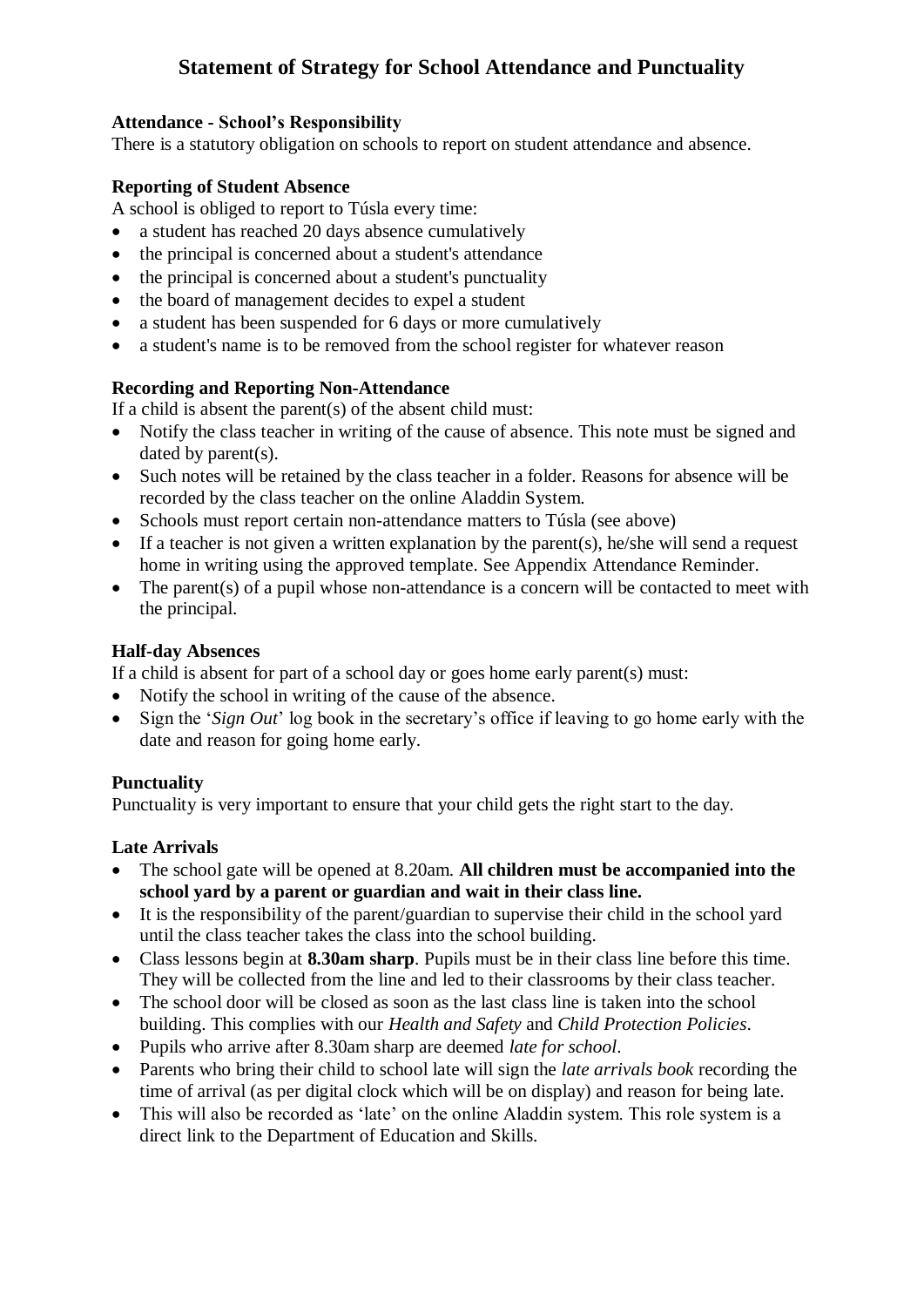- After signing the *late arrivals book* **parents will not accompany their child** to their classroom as this causes further disruption to the daily teaching and learning in the classrooms.
- Where a child is repeatedly late for school the class teacher will address this is writing to the parents. See Appendix Late Arrivals
- The parents of a pupil whose repeated lateness is a concern will be contacted to meet with the principal.
- In line with our school ethos we ask parents/guardians to respect our endeavours to provide the best possible learning environment for all the children in the school.

### **Late Collections**

- The school day finishes at 1.10pm for infants and 2.10pm for all other pupils. Pupils must be collected from the line at this time.
- Pupils who are collected after this time are deemed late for collection.
- If pupils are repeatedly collected late from school the class teacher will address this to the parent(s) in writing. (See attached template)
- The parent(s) of a pupil whose repeated late collection is a concern will be contacted to meet with the principal.

## **Strategies to promote attendance and punctuality**

- In Dún Laoghaire ETNS we endeavour to create a safe, welcoming environment for our pupils and their parent(s).
- The teaching staff collaborates in the planning and implementation of the primary school curriculum, so as to provide a stimulating learning environment for all pupils.
- Parents of new entrants will be given a copy of the Attendance Policy at parent meetings.
- Parents and pupils are reminded regularly of the school's policies and procedures in relation to attendance and punctuality.
- There is a focus on the value of regular attendance and on the importance of developing good attendance habits from Junior Infants onwards.
- The calendar for the coming school year is published annually. It is hoped that this will enable parents to plan family events around school closures, thus minimising the chances of non-attendance related to family holidays during the school term.
- At the end of the school year pupils with full attendance will be presented with a certificate of attendance.
- Parents will be referred to *Don't Let Your Child Miss Out* school attendance leaflet for parents [http://www.tusla.ie/uploads/content/english\\_leaflet.pdf](http://www.tusla.ie/uploads/content/english_leaflet.pdf)

## **Communication**

There is a good relationship with the Túsla personnel and there is ongoing communication in relation to children who are at risk.

## **Success Criteria**

The principal is responsible for evaluating the success of this policy and will coordinate and monitor the implementation of the strategies in place.

### **Indicators of the Success of the Strategies in this Policy**

- Increase in attendance levels and punctuality.
- Positive feedback from teachers, parents and pupils.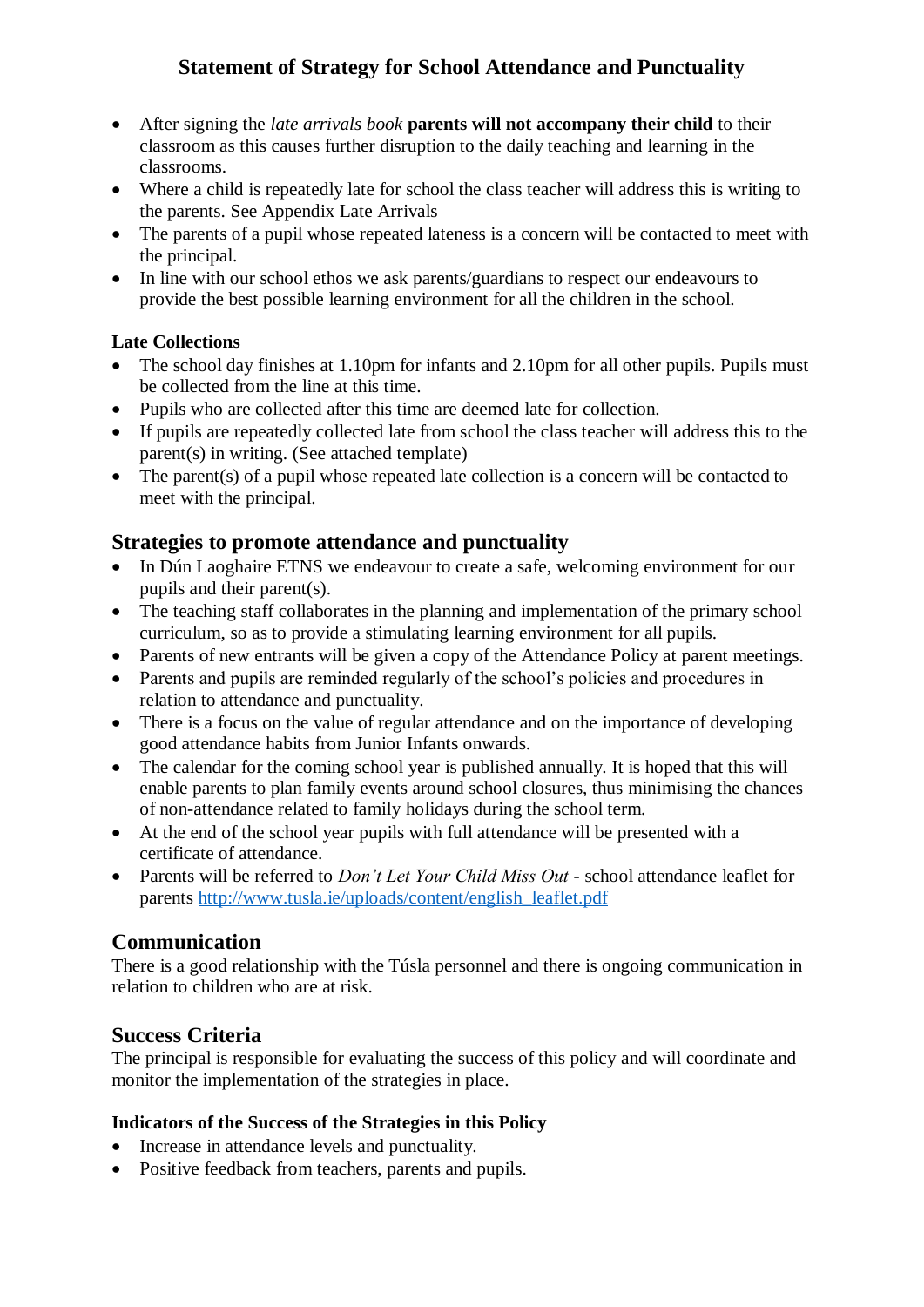• Board of management, parent and staff awareness of their legal obligation under the Education Welfare Act 2000.

### **Roles and Responsibility**

It is the responsibility of the principal and staff to implement this policy under the guidance of the Board of Management.

### **Implementation Date**

This policy will be implemented immediately following ratification by the Board of Management and will be communicated to parents at an information meeting and on the school website.

### **Ratification and Review**

This policy was ratified by the Board of Management on Friday 29<sup>th</sup> September 2017.

Niall Wall, School Manager DLETNS.

Anne Marie Lillis, Principal DLETNS.

### **Review**

This policy will be reviewed in May 2018.

## **Date the Statement of Strategy submitted to Túsla**: 29<sup>th</sup> September 2017.

This policy will be uploaded onto the school website.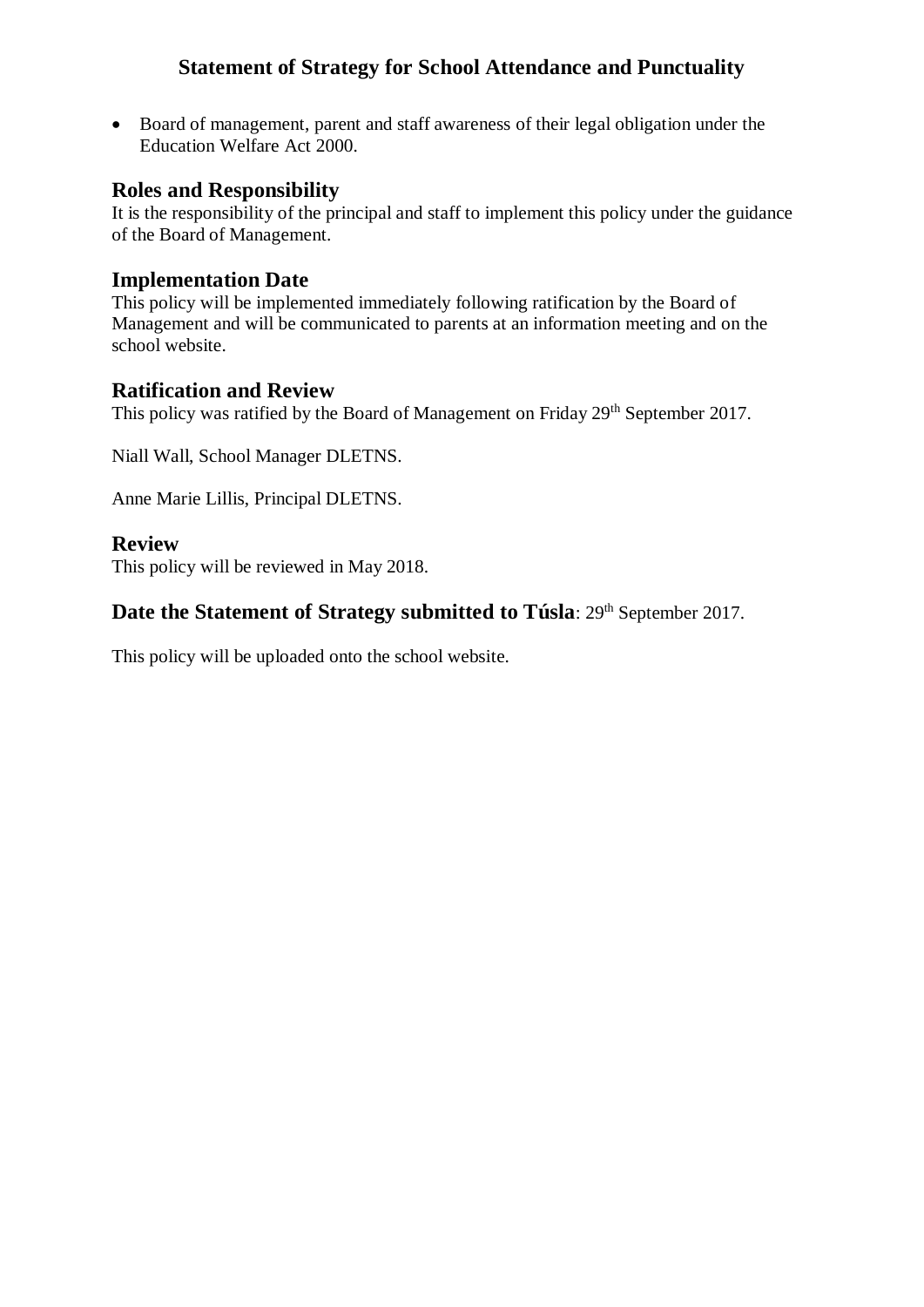# **Appendix Attendance Reminder**

# **Attendance Reminder**

Dear Parent(s),

Date: \_\_\_\_\_\_\_\_\_\_\_\_\_\_\_

Your child \_\_\_\_\_\_\_\_\_\_\_\_\_\_\_\_\_\_\_\_\_\_ was absent from school on \_\_\_\_\_\_\_\_\_\_\_\_\_\_\_\_\_\_\_\_.

Please note that our school Attendance Policy requires that you provide a written explanation for all absences.

Signed: \_\_\_\_\_\_\_\_\_\_\_\_\_\_\_\_\_\_\_